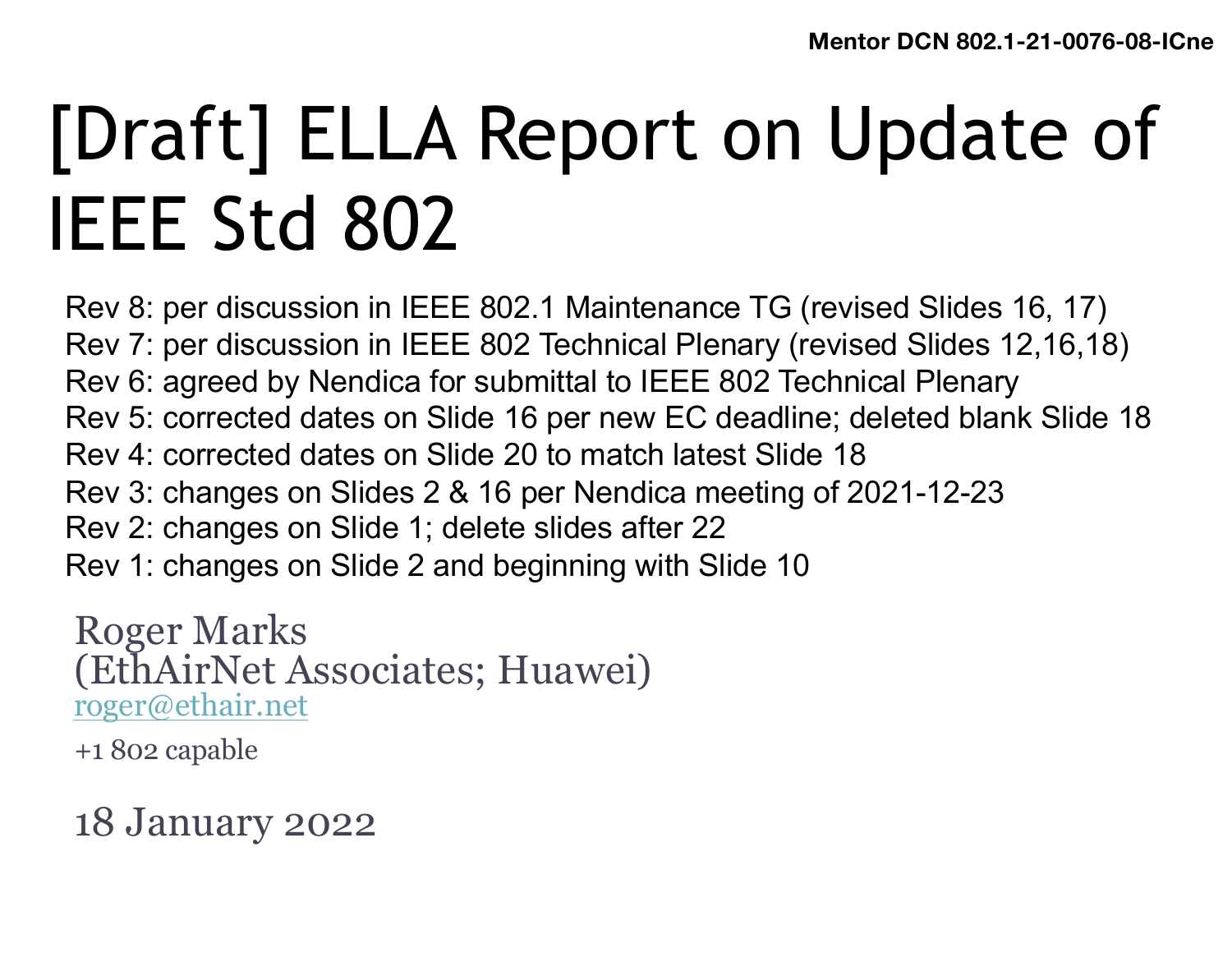## Introduction and Scope

- This is an informal report of the Nendica: IEEE 802 "Network Enhancements for the Next Decade" Industry Connections Activity
- It was prepared within the Nendica Study Item on "Evolved Link Layer Architecture" [ELLA]
- The scope includes:
	- Introduction, Scope, and Background
	- Standardization recommendations
		- Proposed development schedule for the revision of IEEE Std 802
		- Proposed content of PAR for the revision of IEEE Std 802
		- Proposed development schedule for the subsequent amendment of IEEE Std 802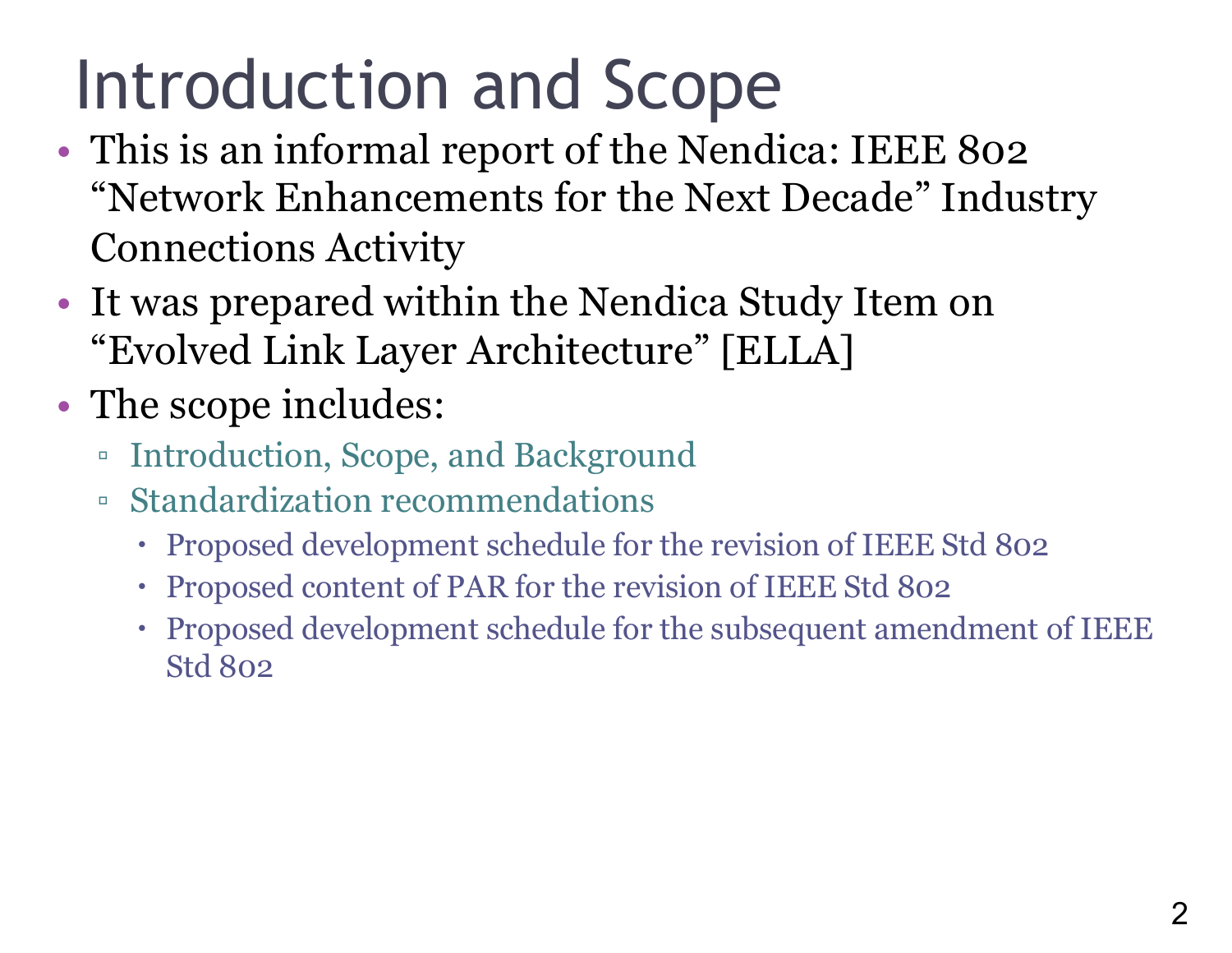#### IEEE Std 802: Overview and Architecture

- Maintained by 802.1 WG
- Originally IEEE Std 802-1990
	- Note: IEEE 802 was initiated ten years earlier.
	- originally known as IEEE Std 802.1A
- Revision IEEE Std 802-2001
- Revision IEEE Std 802-2014
- Amendments
	- IEEE Std 802d-2017: Allocation of Uniform Resource Name (URN) Values in IEEE 802 Standards
	- IEEE Std 802c-2017: Local Medium Access Control (MAC) Address Usage
	- P802f: Amendment: YANG Data Model for EtherTypes (WG ballot)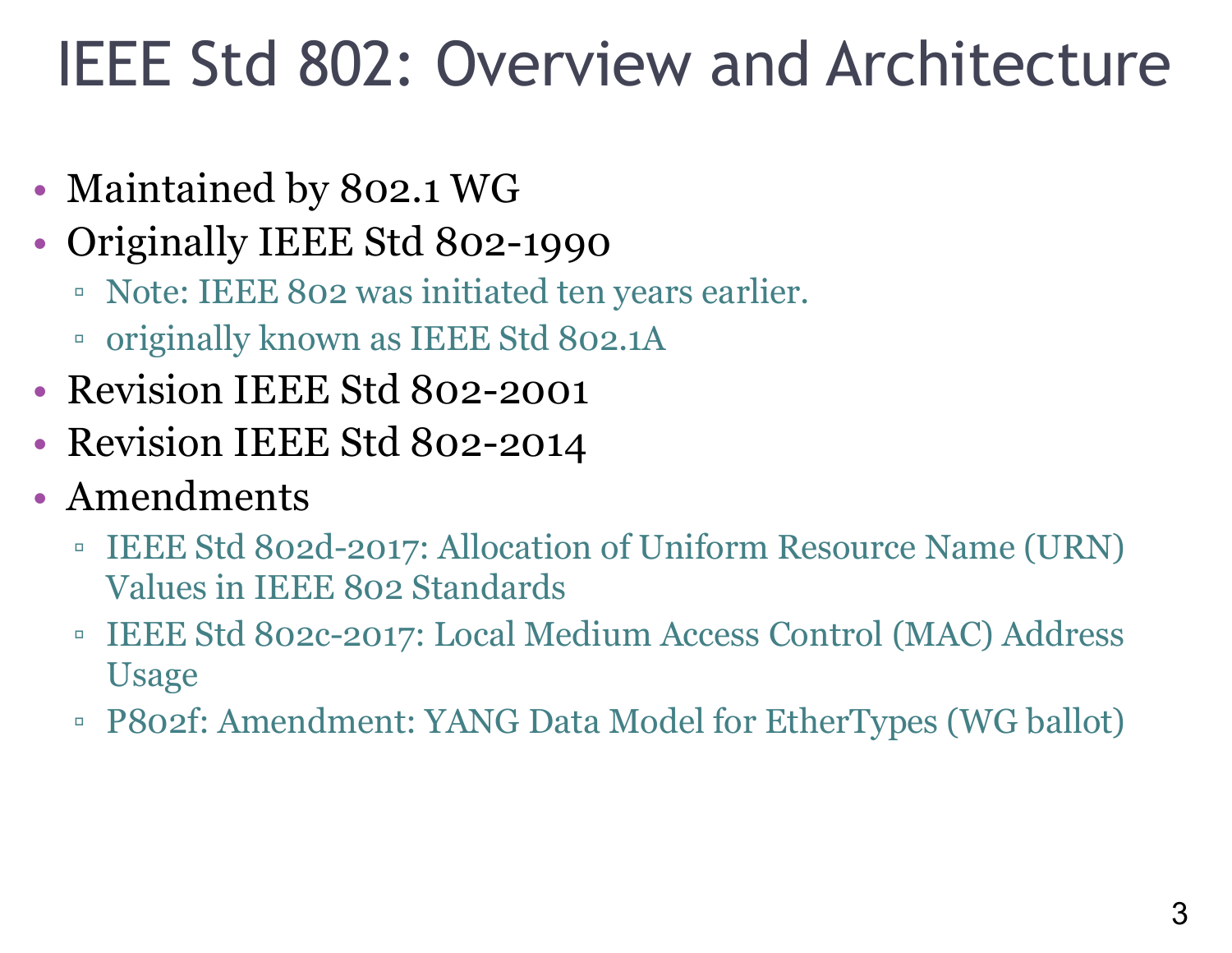#### Need to revise IEEE Std 802

#### • Reason 1:

- No new amendments beyond three, per SA Standards Board
- Reason 2:
	- *an IEEE standard may remain continuously active only if a revision process for that standard is completed and approved within 10 years from the date that the standard was approved or last revised*
	- *If the revision project has not been completed and approved by Year 10, the approved standard will be transferred to inactive-reserved status.*
- Should complete a revision by end of 2024.
	- Should open a PAR ASAP (March 2022)
- Do we need more than a maintenance roll-up?
	- Is there risk that a comprehensive amendment may miss deadline?
		- What consequences would follow a missed deadline?
		- Do we need a backup plan if comprehensive amendment runs late?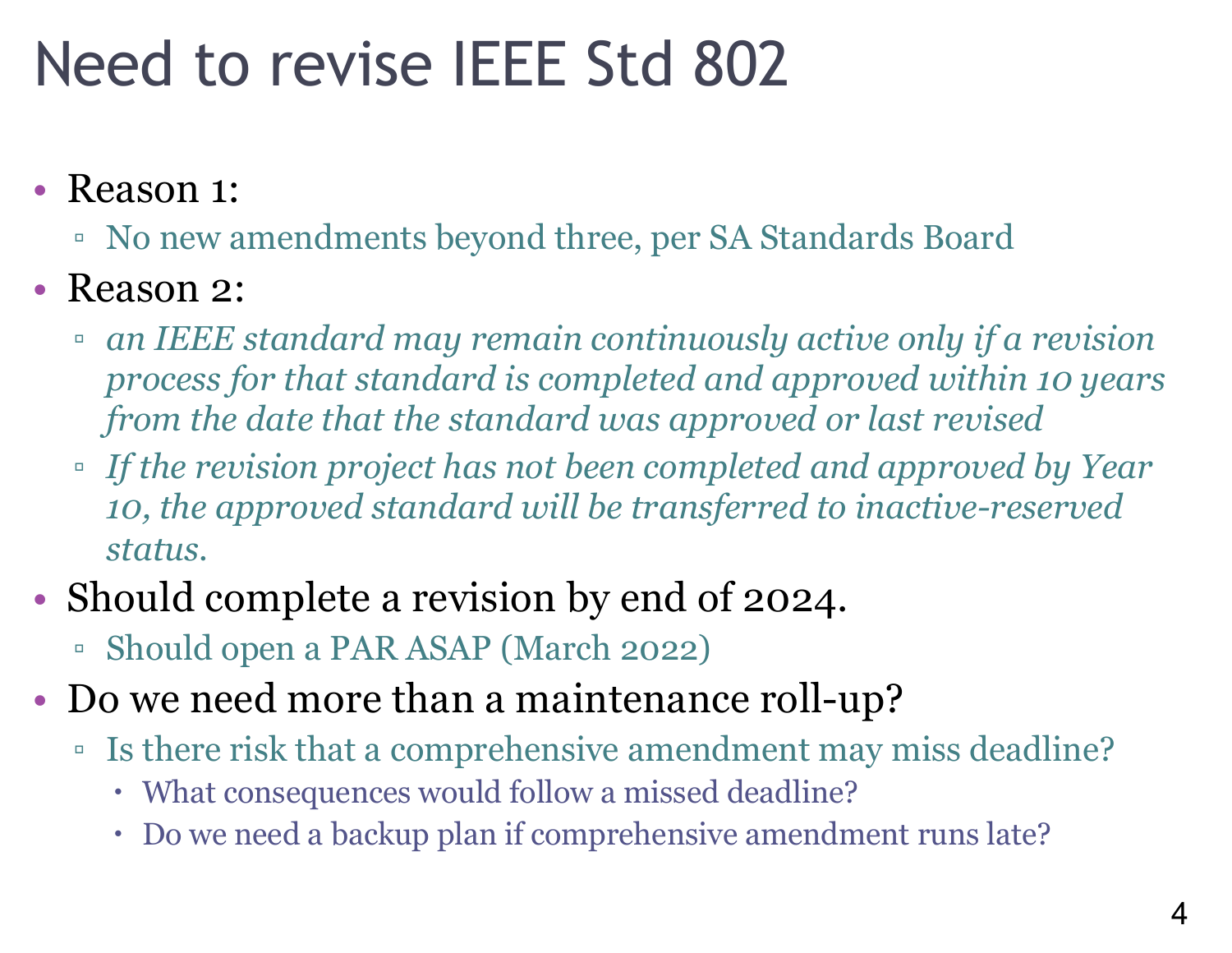## IEEE 802 Restructuring ad hoc

- IEEE 802 Restructuring ad hoc opened a Technical Coherence sub-ad hoc, which [met 3 times](https://mentor.ieee.org/802-ec/documents?is_dcn=coherence) in June/July, discussed ELLA development, and [agreed:](https://mentor.ieee.org/802-ec/dcn/21/ec-21-0142-01-00EC-technical-coherence-sub-ad-hoc-22jun2021-notes.docx)
	- *A project to revise IEEE Std 802 should be initiated.*
	- *The project should be charged with ambitious but documented goals.*
	- *The goals should be specified in a consensus report to accompany the PAR.*
	- *The report and PAR could be generated by a focused pre-PAR activity, conducted in, for example, a Study Group or an Industry Connections Activity such as Nendica.*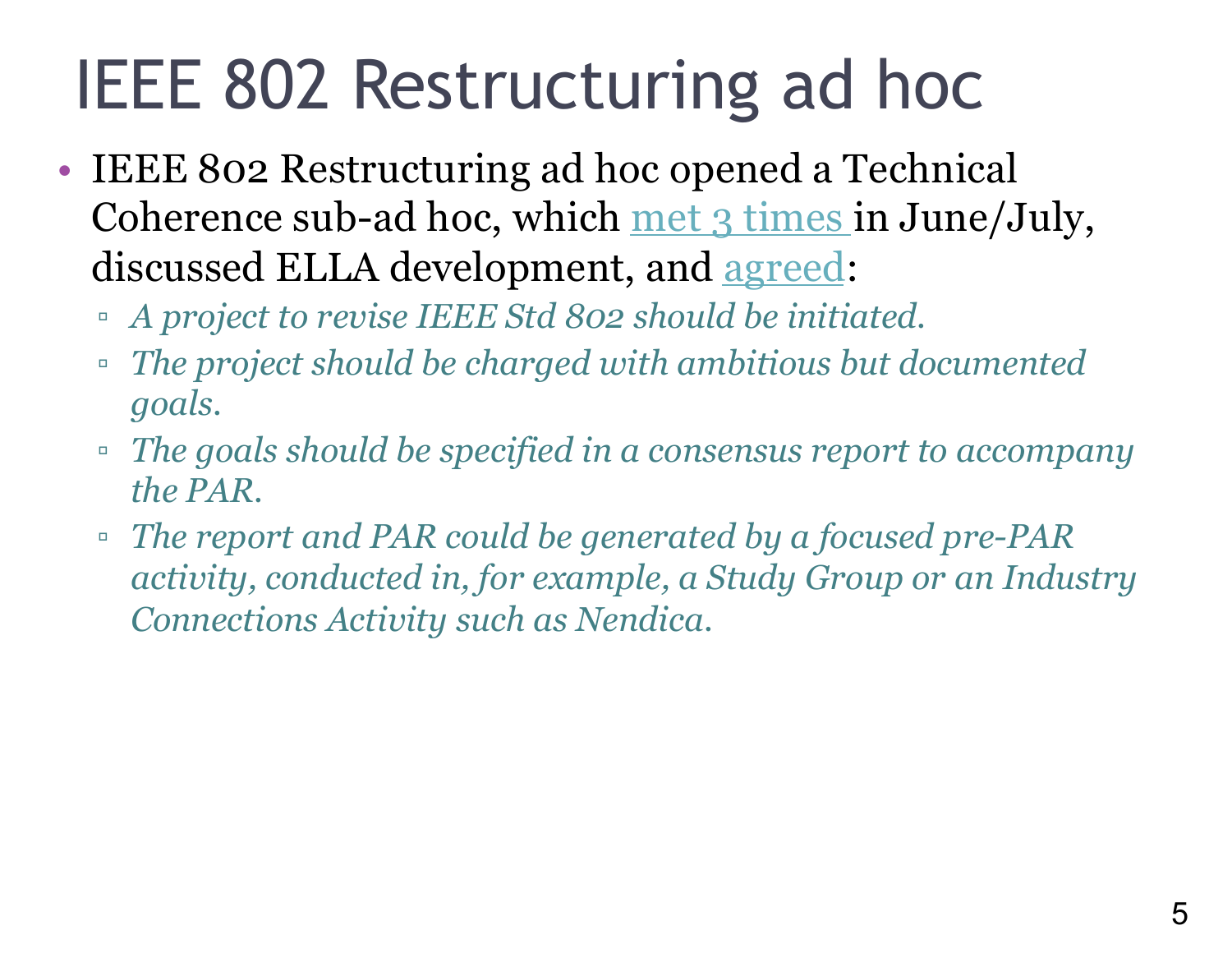## Nendica

- Nendica: IEEE 802 "Network Enhancements for the Next Decade" Industry Connections Activity
- Chartered by IEEE SA in ICAID IC17-001-03
	- <https://standards.ieee.org/content/dam/ieee-standards/standards/web/governance/iccom/IC17-001-IE.pdf>
	- Sept 2021 Sept 2023
	- Subgroup of 802.1 WG
- Goals include
	- *document emerging requirements and directions for IEEE 802 networks, identify commonalities, gaps, and trends not currently addressed…*
	- *facilitate building industry consensus towards proposals to initiate new standards development efforts…*
	- *Encouraged topics include enhancements of IEEE 802 communication networks and vertical networks as well as enhanced cooperative functionality among existing IEEE standards in support of network integration.*
	- *Findings related to existing IEEE 802 standards and projects are forwarded to the responsible working groups for further considerations.*
- Deliverables include
	- *reports and other consensus outputs … recommendations regarding overviews of current industry practice and trends, new standardization topics, documentation of use cases and user needs for those topics, and proposed organizational approaches to ensure effective participation from user communities*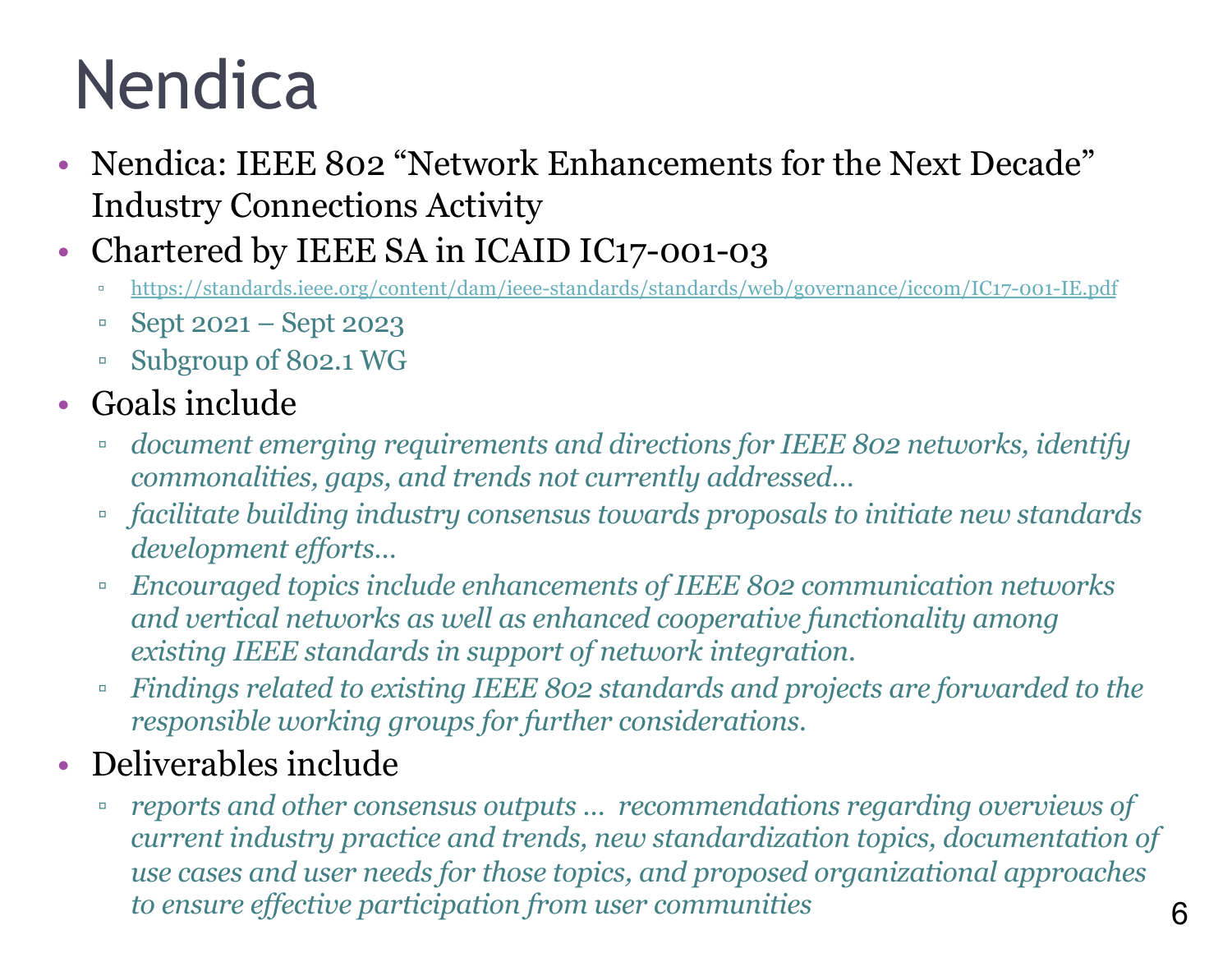## About IEEE SA Industry Connections

- Industry Connections
	- https://standards.ieee.org/industry-connections/
- *Industry Connections Activities do not develop standards. Industry Connections Activities may propose a new standard by submitting a project authorization request (PAR). If the PAR is approved, the standard is developed in an IEEE standards development Working Group.*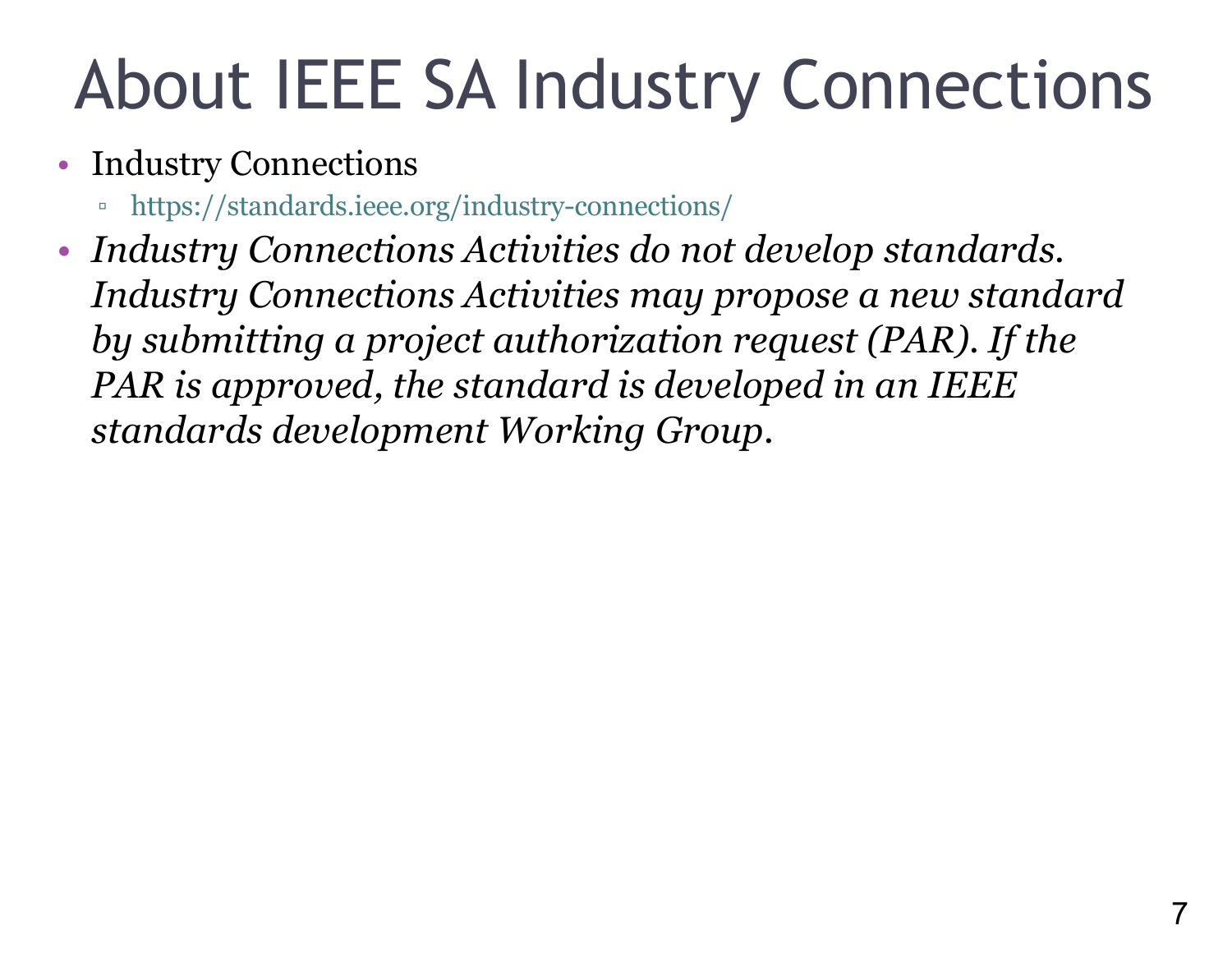## ELLA

- Nendica Study Item: Evolved Link Layer Architecture [ELLA]
	- Initiated by Nendica, 2021-07-22
- Goal is an informal report documenting:
	- *Summary of aspects missing from current IEEE 802 Architecture documentation*
	- *Potential benefits enabled by additional architectural details*
	- *Impact of new and evolving technologies on architecture*
	- *Architectural optimization in specific network environments*
	- *Possible standardization recommendations*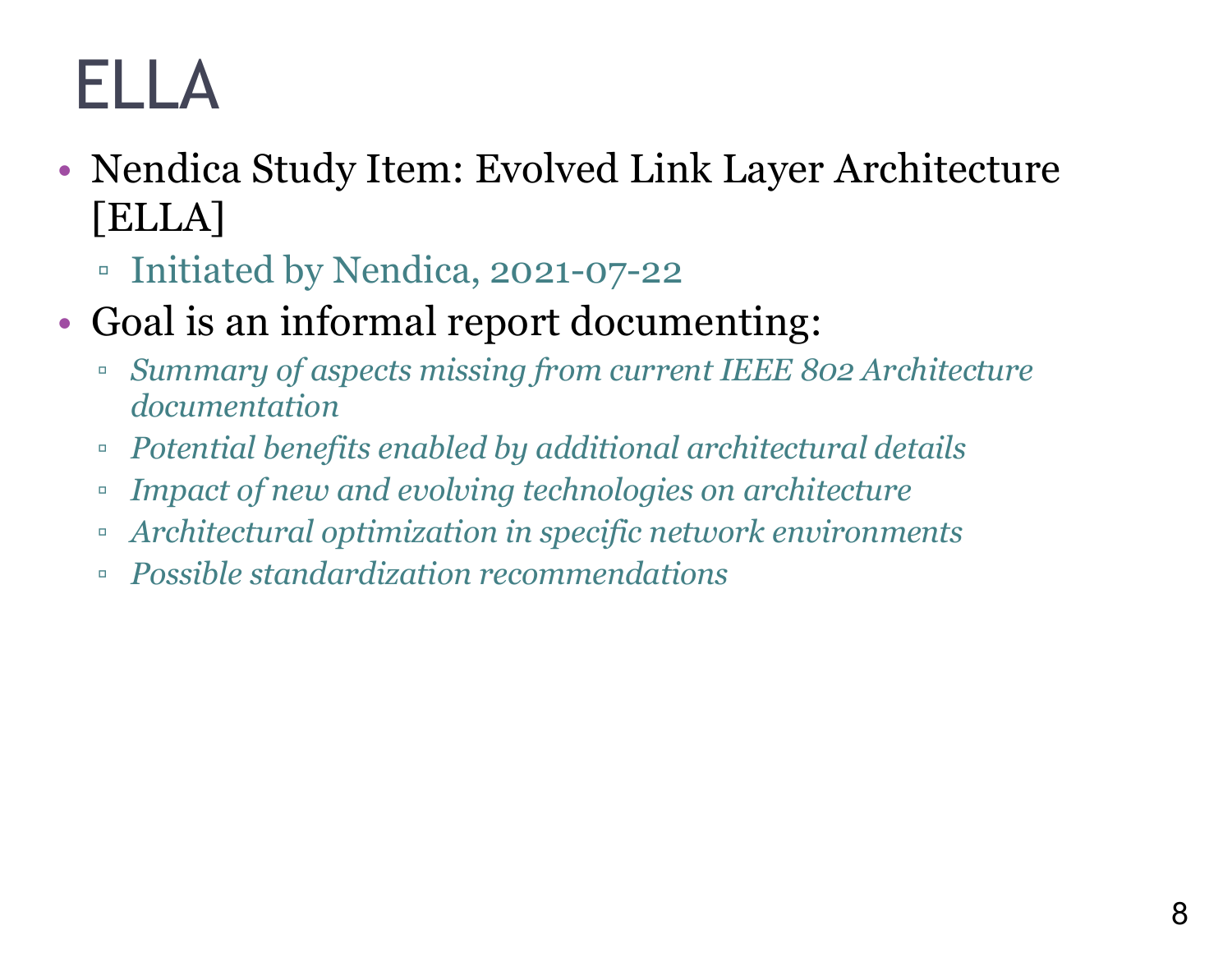## IEEE 802.1 WG Motion, 2021-11-16

- *802.1 authorizes Nendica to generate a PAR and, if appropriate, CSD for pre-circulation to the March IEEE 802 Plenary Session for a revision to IEEE Std 802, taking into account information from the 802.1 Technical Plenary*
	- $\bullet$  WG vote  $(y/n/a)$ : 41/1/8
	- Approved by IEEE 802.1 WG, 2021-11-16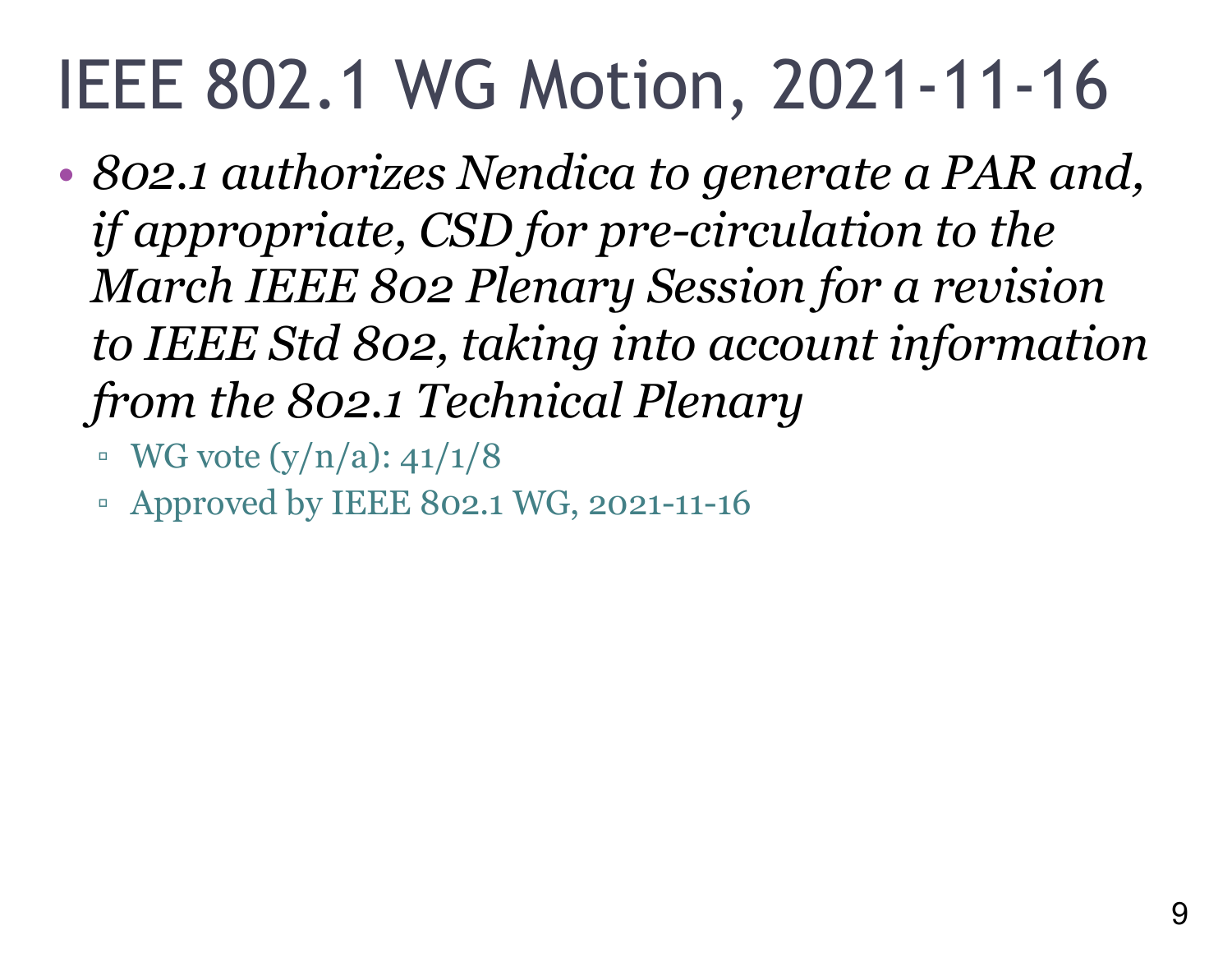## IEEE 802 Technical Plenary

- 802.1 Chair announced IEEE 802 Technical Plenary series
	- starting Dec 2, 16:00 18:00 ET
		- https://1.ieee802.org/2021-12-technical-plenary-agenda/
	- Jan 13: 09:00 ET
	- Mar 3: 09:oo ET
- *This series of meetings would:*
	- *Provide wider awareness for the need to revise IEEE Std 802*
	- *Provide an opportunity to discuss the content – notably should it be the same or should it add more architecture*
	- *Provide examples of the current 802 architecture (i.e., spread around in 802, .1Q, .1AC, .3, .11, .15.x, …)*
	- *Identify gaps in the current architecture*
- Discussion points, 2021-12-02, from various participants
	- the architecture should support evolving technologies
	- three years may be insufficient to do a significant revision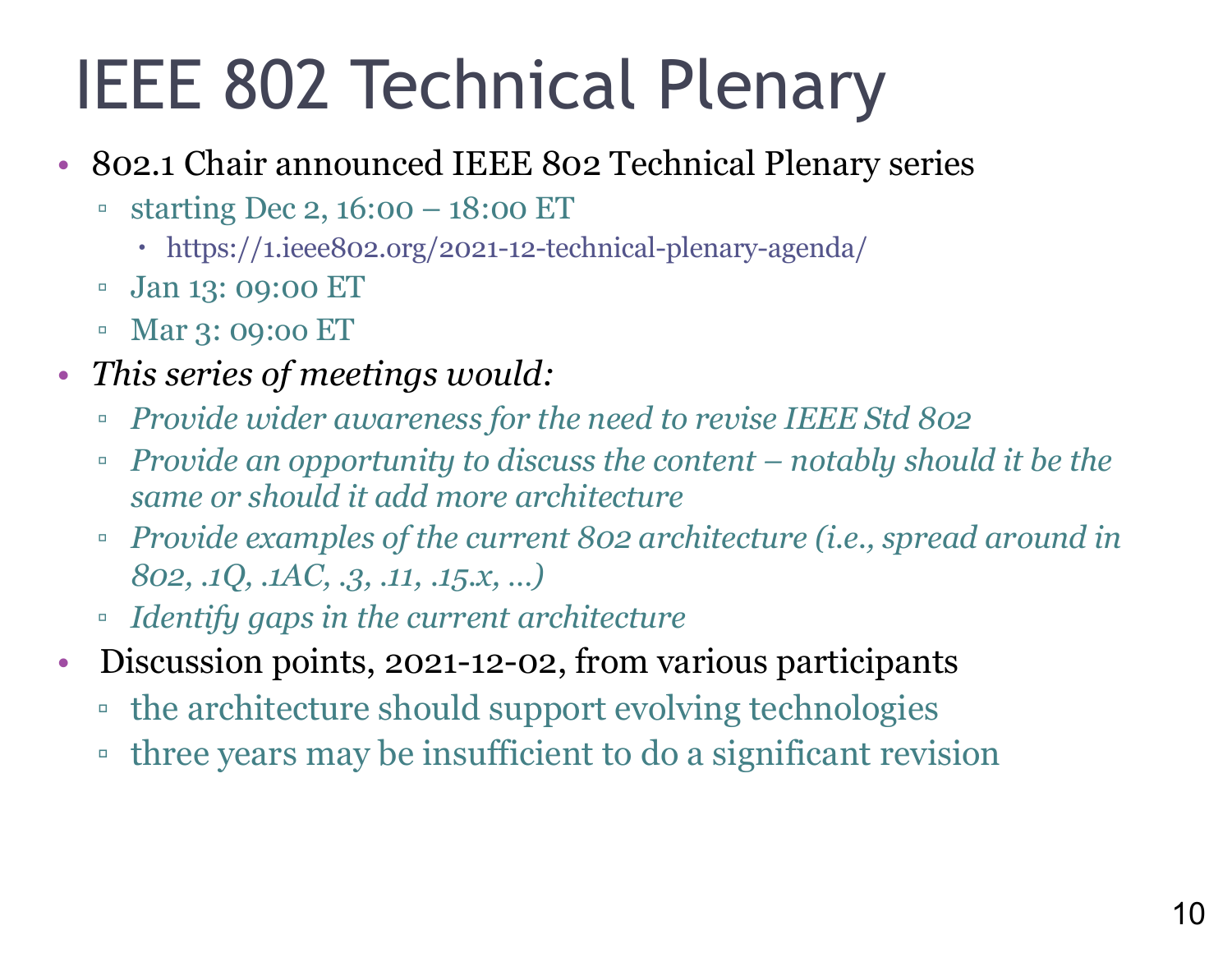## Schedule demands

- Schedule, to get a PAR activated in March 2022
	- SASB vote: March 24
	- NesCom vote: March 23
	- EC decided 2021-12-07 to cancel March 2022 venue for Plenary
		- Electronic Plenary announced for March 4-18
	- 802 PAR submittal deadline announced as Feb 2
		- CSD and other report (if submitted) due to 802 with PAR
	- NesCom submittal deadline: Feb 11
- Need final report with proposed PAR/CSD content by Feb 2 for submittal to 802 (and PAR to NesCom by Feb 11)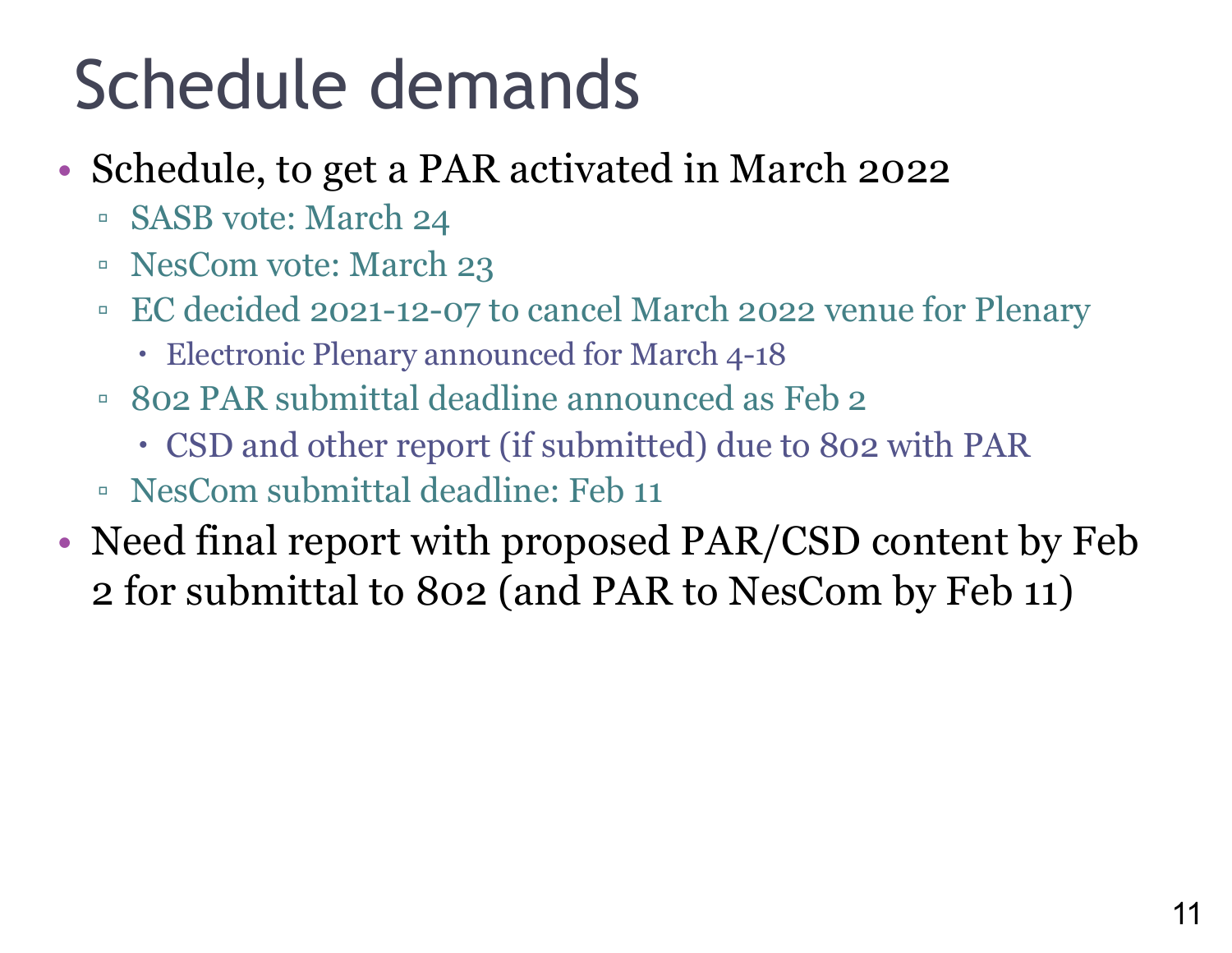# Project Deadline Risk Assessment

#### • Risk of missing 2024 deadline for revision

▫ *If the revision project has not been completed and approved by Year 10, the approved standard will be transferred to inactive-reserved status.*

#### • Implications of inactive status

- IEEE Std 802 currently includes no conformance text.
	- So, no product conformance issues arise.
- Content of IEEE Std 802 is embodied in ISO/IEC
	- $\cdot$  IEEE Std 802-2014 => [ISO/IEC/IEEE 8802-A:2015](https://www.iso.org/standard/68839.html)
	- IEEE Std 802d=> [ISO/IEC/IEEE 8802-A:2015/AMD 1:2018](https://www.iso.org/standard/74406.html)
	- IEEE Std 802c => [ISO/IEC/IEEE 8802-A:2015/AMD 2:2019](https://www.iso.org/standard/76470.html)
- => no action by IEEE is necessary upon change to inactive status
- => ISO/IEC status does not change; remains internationally active
- => IEEE Registration Authority registry of identifiers would continue in support of ISO/IEC standards, and IEEE 802 standards.
- *References to standards that are not active are permitted, provided such standards are publicly available at the date of publication of the IEEE standard.* [\(IEEE SA Operations Manual](https://standards.ieee.org/about/policies/opman/sect6.html))
	- So no direct implication if a reference transitions to inactive status.
- *An inactive-withdrawn or inactive-reserved standard can be revised at any time.*
- No direct implications of inactive status have been identified.
	- Nevertheless, inactive status should be avoided.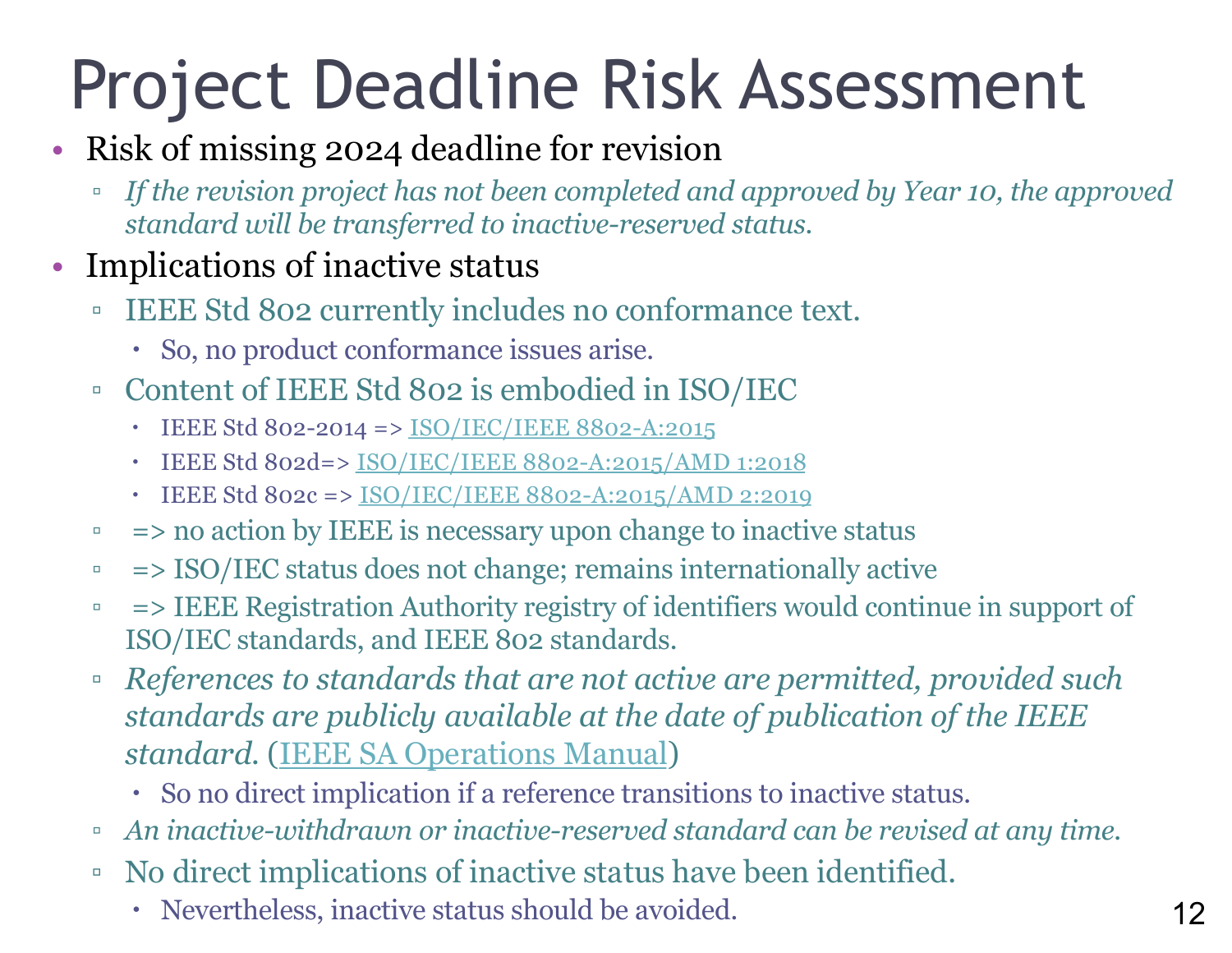## Separate Maintenance/Amendment

- Intend to ensure completion of revision by 2024 by dividing the work into two or more PARs
	- Maintenance-level Revision PAR
	- Comprehensive Amendment PAR or PARS
		- Initiated simultaneously with Revision PAR, or
		- Initiated soon after Revision PAR, or
		- Initiated after detailed evaluation of implications of amendment on all IEEE 802 standards
- During Revision ballot, the entire draft is subject to comment.
	- the existence of an amendment project, open at the time of ballot, may help to limit the amount of new content proposed in the maintenance-level ballot
		- since those seeking to add new content would turn toward, or could be encouraged toward, the amendment project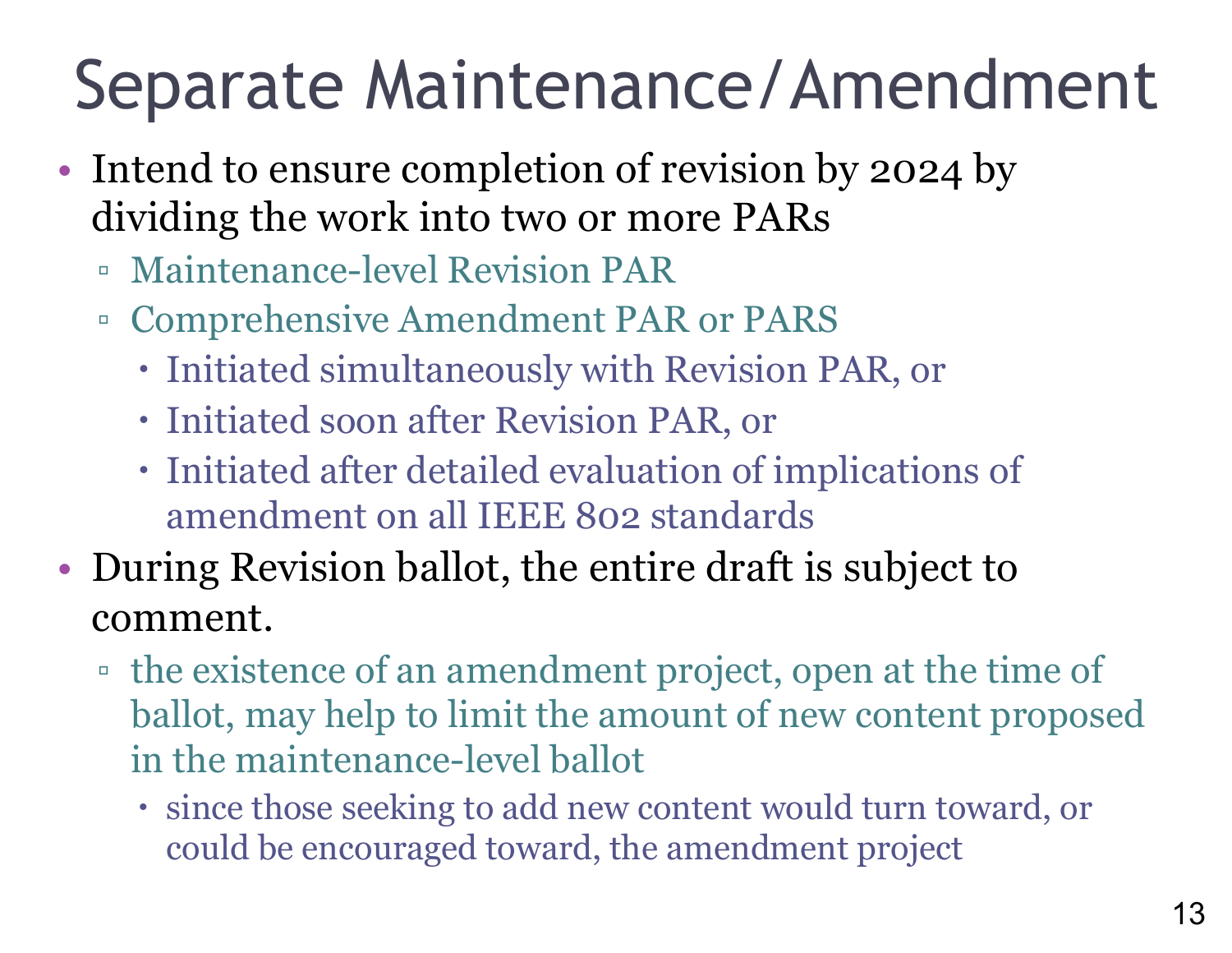# Working Group Views

#### *802.11 ARC comments on 802 project(s)*

- *Prefer the IEEE Std 802 to not become inactive/reserved status*
- *Recommend having two parallel projects to ensure the deadline is met, while allowing technical discussion/updates*
	- *Suggest one project dedicated to only the maintenance roll-in of approved amendments. The project group/chair will need to work to limit discussions to issues that arise directly from the roll-in.*
	- *Suggest the second project can be for technical discussion of any topics of interest to commenters and members, on existing material to be updated or removed, new material to be considered/added, etc.*
		- *Recommend to include in this technical discussion the consideration of a specification of the LLC service, the LSAP, Link-layer connections, and the support of/mapping to the MSAP(s).*
- IEEE 802.11 Architecture Standing Committee, 2021-12-13
	- <https://mentor.ieee.org/802.11/dcn/21/11-21-1993-03-0arc.pptx>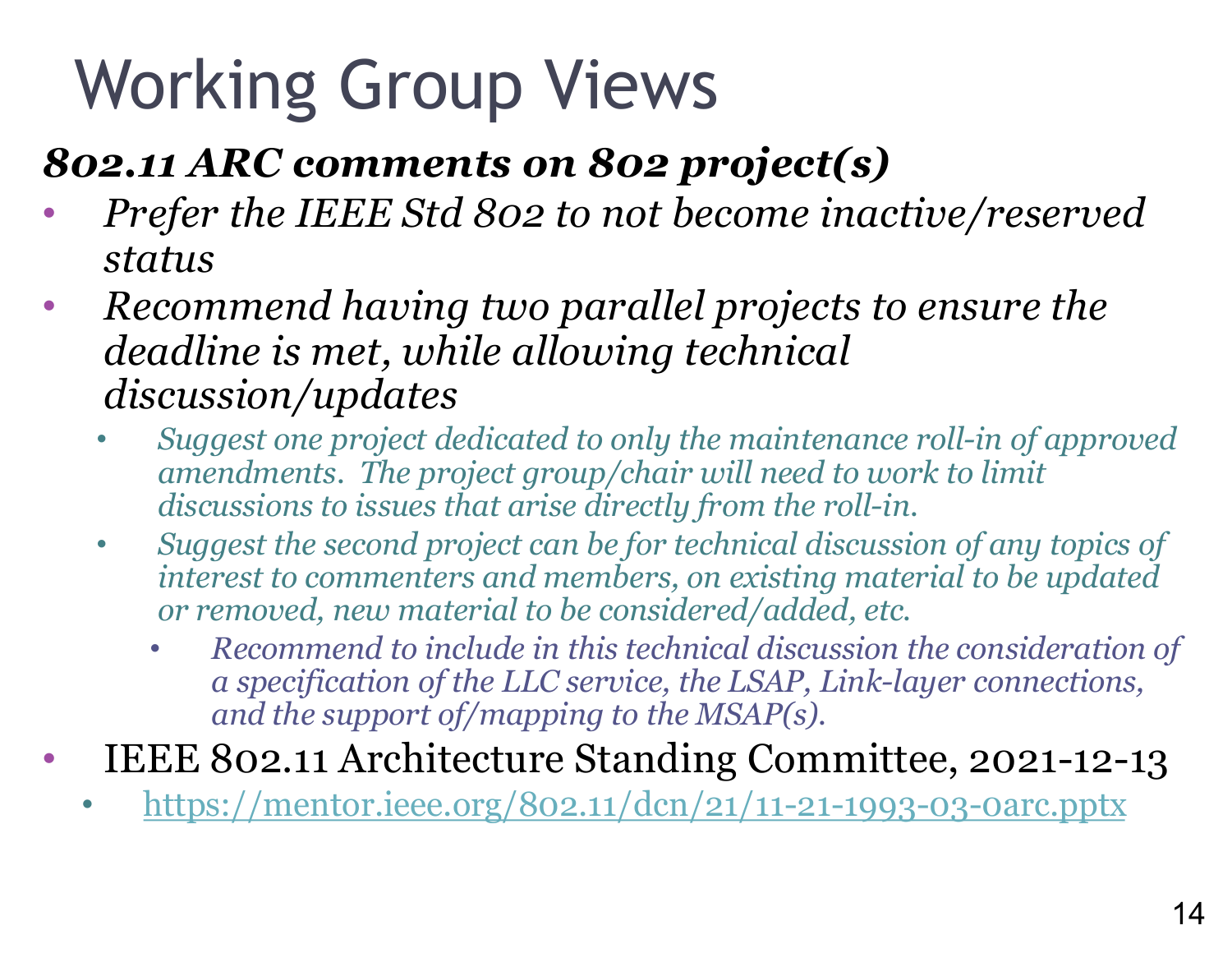# CSD Applicability

- Is a CSD [Criteria for Standards Development statement] needed?
	- "*PARs that which introduce no new functionality are exempt from the requirement to provide a CSD statement. Examples of such PARs are: … PARs to consolidate documents*."
	- "*Such PAR packages shall provide a statement that the project is not intended to provide any new functionality*."
		- IEEE 802 LMSC Operations Manual, v25 Revised 19 November, 2021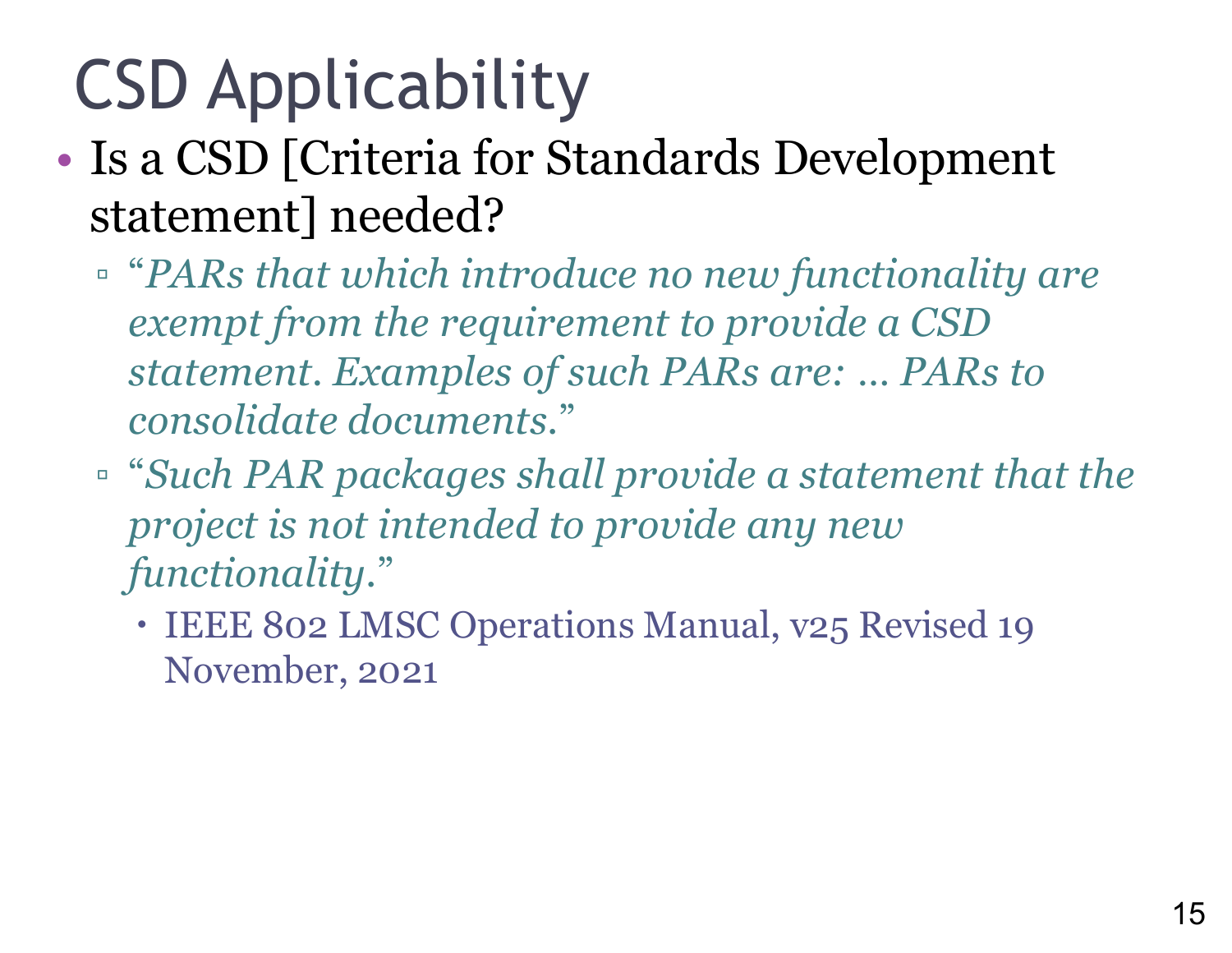## Revision PAR Schedule: Part 1

#### • Schedule, to Feb 2 PAR submittal

- Dec 2 Technical Plenary
- Weekly meetings (Thursday)
	- Dec 9 [09:00 ET]
	- Dec 16 [09:00 ET]
	- Dec 23 [09:00 ET]
	- Dec 30: no meeting
	- Jan 6 [16:00 ET] complete draft Nendica report
	- Jan 11: present to 802.1 Maintenance TG
- Jan 13: Technical Plenary preview draft Nendica report
- Jan 18: 802.1 interim session, Maintenance TG: complete draft PAR
	- agreed, with an editorial revision
- Jan 20 or 27: finalize Nendica report on 802 Revision
- Feb 2: 802.1 Chair pre-submits PAR to EC
	- notifies 802 EC that "the project is not intended to provide any new functionality"
- Feb 11: 802.1 Chair pre-submits PAR to NesCom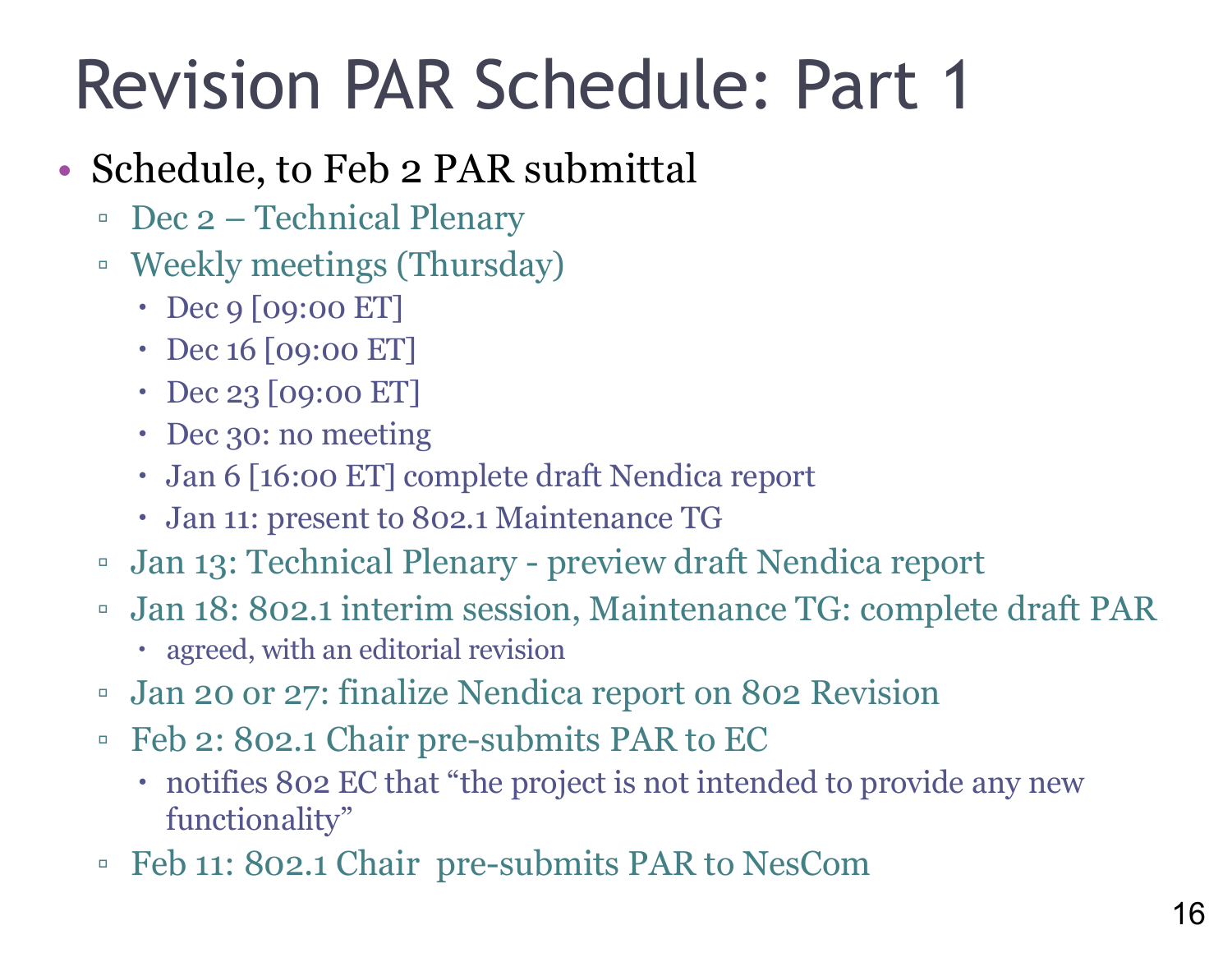## PAR Development Schedule: Part 2

#### • Schedule, to PAR approval

- March 3 Technical Plenary
- March 9 Comments due within 802 on PAR
- March 9-15 802.1 review of comments on PAR
	- Discussion in Maintenance Task Group
- March 15 complete 802.1 response to comments, final PAR
- March 16 deadline for 802.1 response to comments within 802
- March 18 802 PAR agreement at 802 EC meeting
- March 18 confirm 802 agreement to forward NesCom
- March 23 NesCom recommendation decision
- March 24 SASB approval vote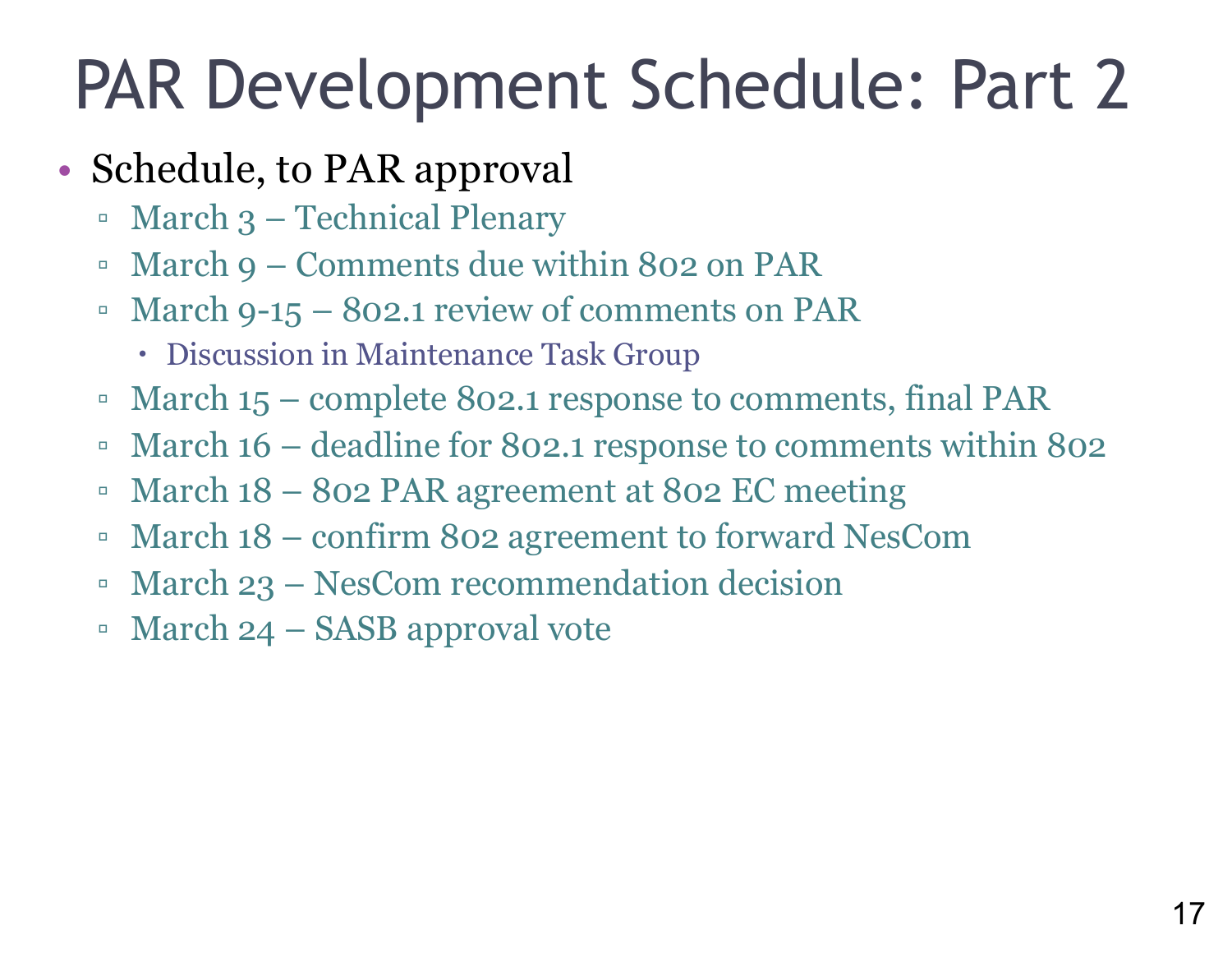## Revision Development Schedule

- Maintenance/Revision Project Schedule
	- May 2022 TG ballot on editorial rollup
		- (P802f when available)
		- TG ballot open to all
	- November 2022 WG ballot
		- WG ballot open to all 802 WG members
	- November 2023 SA ballot
	- July 2024 802 EC agreement to forward to RevCom
	- September 2024 RevCom/SASB approval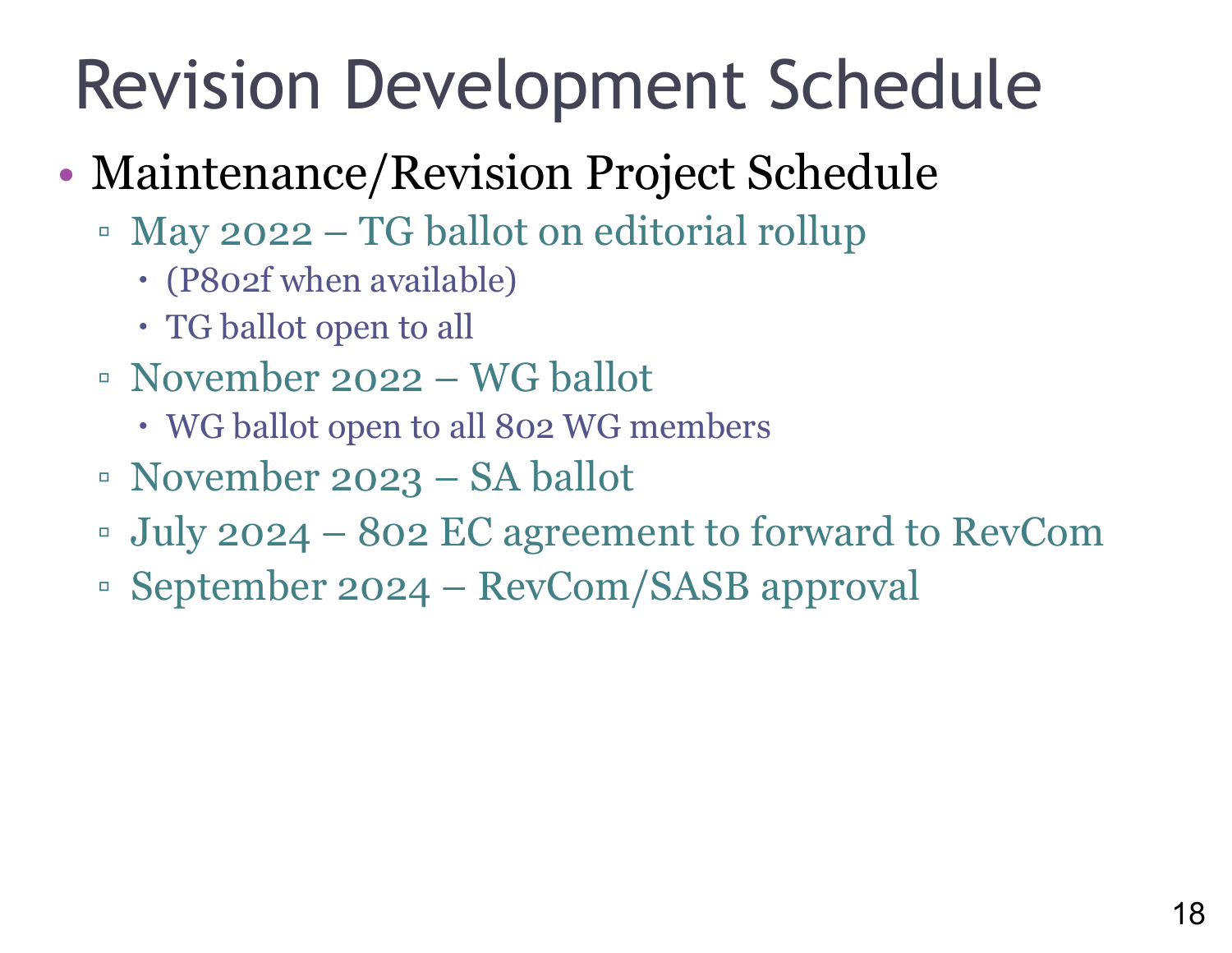# Key elements of Prior PAR

- Project title (current):
	- Standard for Local and Metropolitan Area Networks: Overview and Architecture
- Scope of proposed standard (current):
	- This standard contains descriptions of the IEEE 802(R) standards published by the IEEE for frame-based data networks as well as a reference model (RM) for protocol standards. The IEEE 802 architecture is defined, and a specification for the identification of public, private, and standard protocols is included.
- Purpose clause (current):
	- This standard serves as the foundation for the family of IEEE 802 standards published by IEEE for local area networks (LANs), metropolitan area networks (MANs), personal area networks (PANs), and regional area networks (RANs).
- Need for the project (2014 revision project):
	- Revision of existing IEEE 802-2001 standard is needed to remove redundant material and reflect the current IEEE 802 architecture and its suite of standards.
- Stakeholders for the Standard (2014 revision project):
	- Standards developers within IEEE 802. Manufacturers, distributors, and users of products and services that conform to the LAN, MAN, and PAN standards developed by IEEE 802.
- Working Group (2014 revision project):
	- Higher Layer LAN Protocols Working Group (802.1)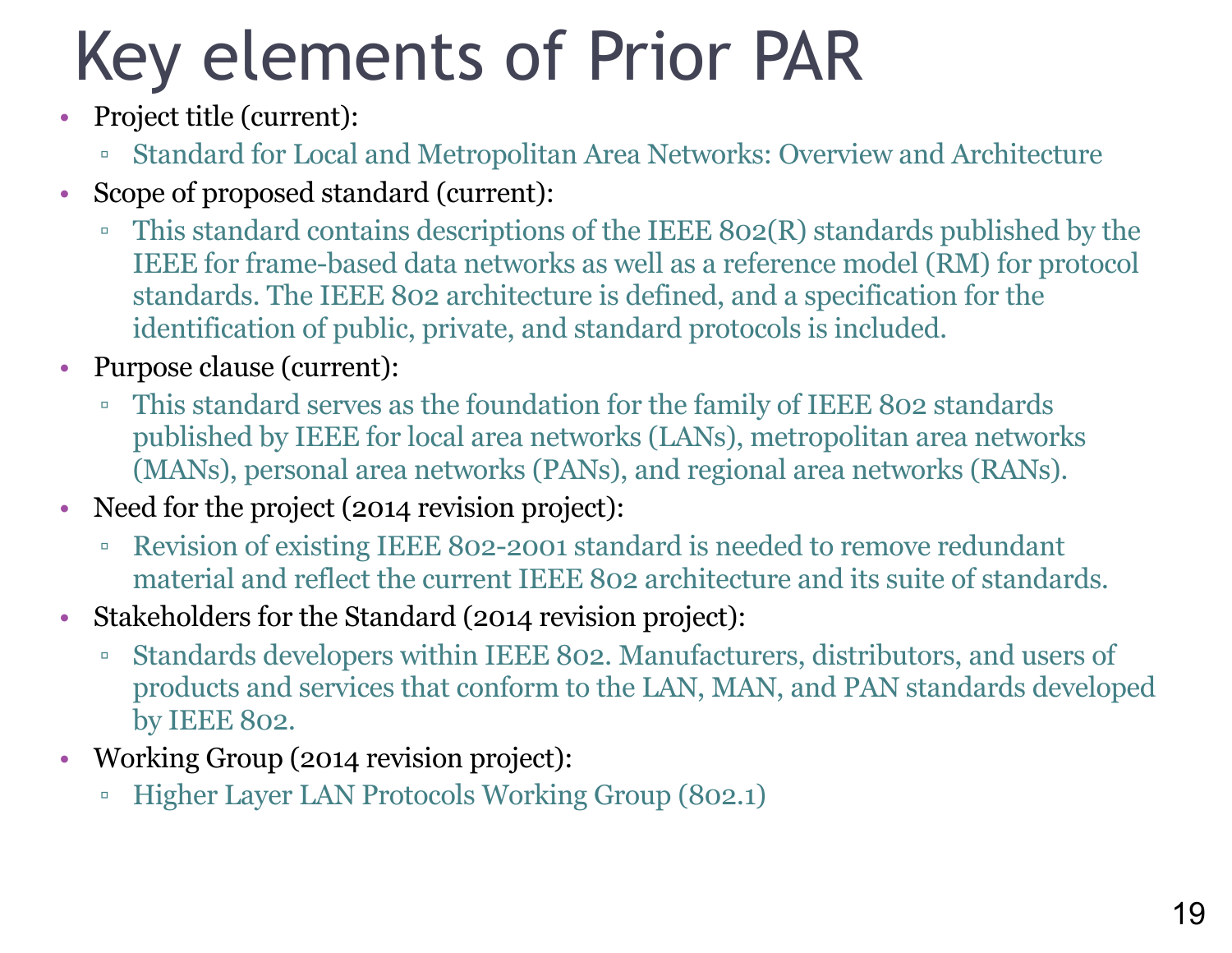# Key elements of Revision PAR

- Project title (**unchanged**):
	- Standard for Local and Metropolitan Area Networks: Overview and Architecture
- Scope of proposed standard:
	- This standard contains descriptions of the IEEE 802(R) standards published by the IEEE for frame-based data networks as well as a reference model (RM) for protocol standards. The IEEE 802 architecture is defined, and a**A** specification for the identification of public, private, and standard protocols is included.
- Purpose clause:
	- This standard serves as the foundation for the family of IEEE 802 standards published by IEEE for local area networks (LANs), metropolitan area networks (MANs), personal area networks (PANs), and regional area networks (RANs), etc.
- Need for the project:
	- This maintenance revision of IEEE Std 802 is needed to consolidate amendments, remove redundant and obsolete material, and update the standard per current IEEE SA style.
- Stakeholders for the Standard:
	- Standards developers within IEEE 802. Manufacturers, distributors, and users of products and services that conform to the standards developed by IEEE 802.
- Working Group:
	- Higher Layer LAN Protocols Working Group (802.1)
- Expected Date of submission for Initial SA Ballot: November 2023
- Projected Completion Date for Submittal to RevCom: September 2024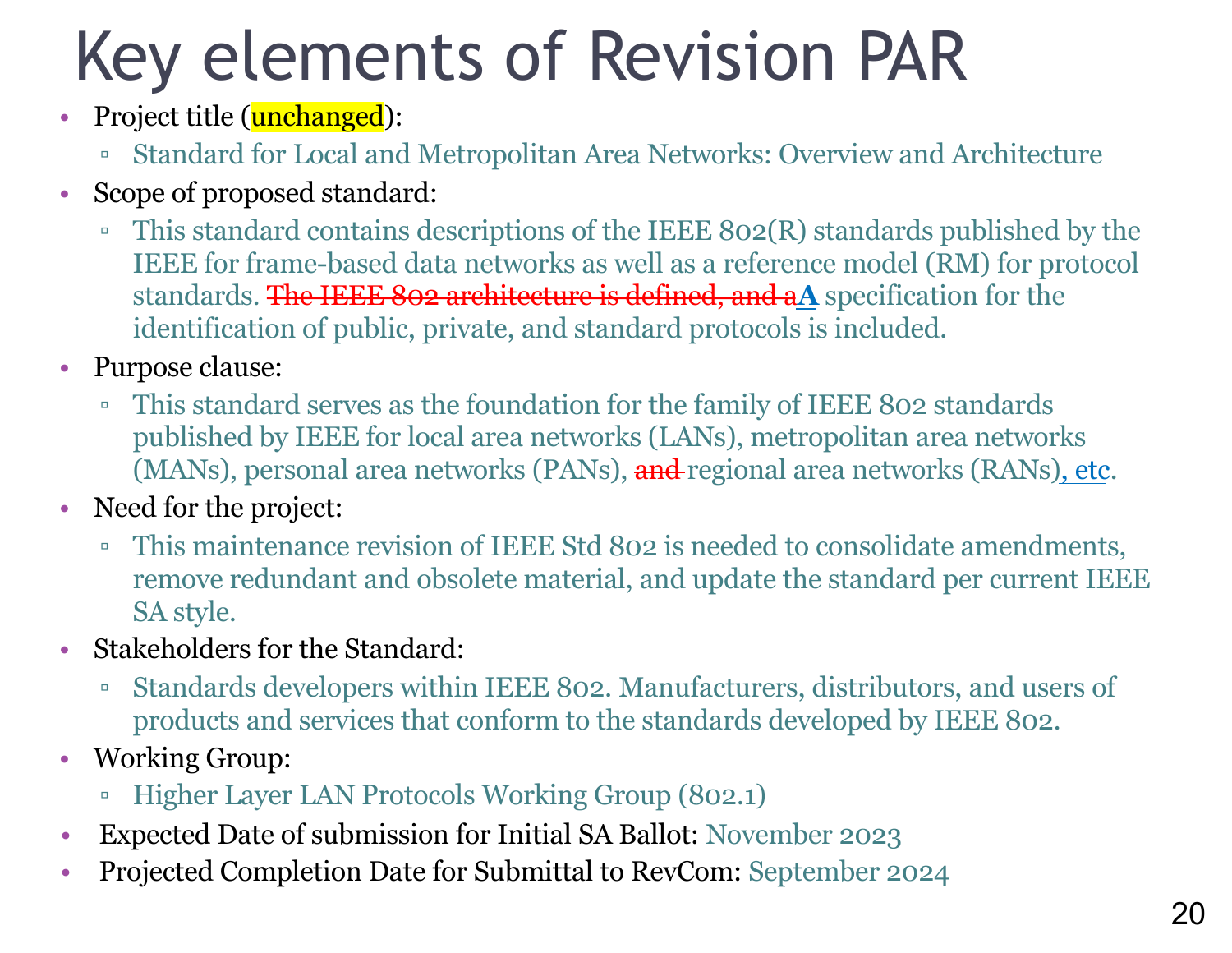### Revision PAR: additional

- TITLE: HEEE Standard for Local and Metropolitan Area Networks: Overview and Architecture
- *Approximate number of people expected to be actively involved in the development of this project: 30*
- *Is the completion of this standard dependent upon the completion of another standard?* Yes, 802f
- *Are there other standards or projects with a similar scope?* No
- *Is it the intent to develop this document jointly with another organization?* No
- Note: Submittal notifies 802 EC that "the project is not intended to provide any new functionality".